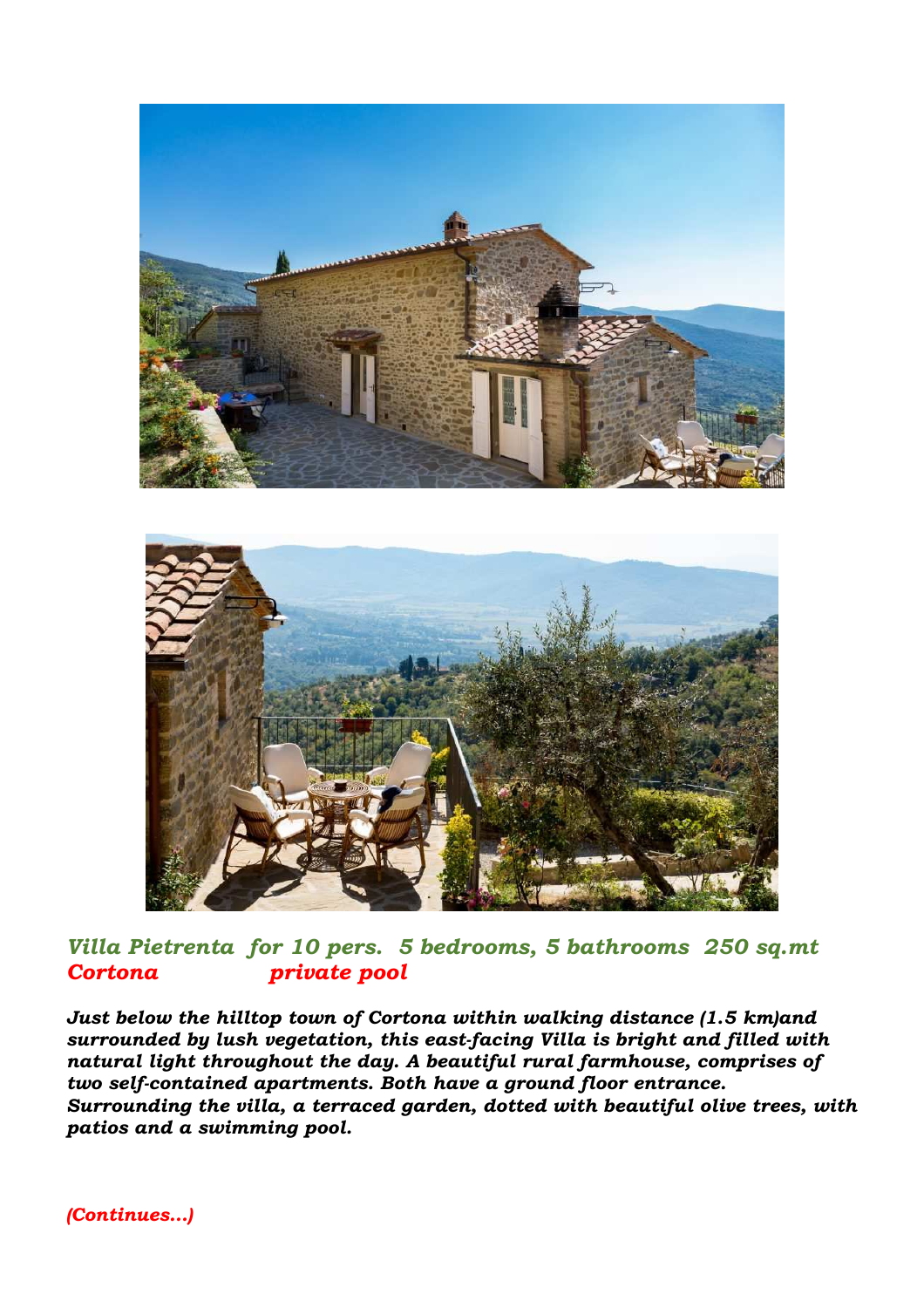*As you enter the first apartment you'll be welcomed by a cozy living room with a fireplace, sofas and armchairs and an antique chest. A dining room, with a large table and straw chairs in different colors, is joined by a fully-equipped kitchen, , one can also dine al fresco as the kitchen opens onto an outdoor patio, furnished with a dining set. A bathroom with shower is also on this floor.* 

*A wooden staircase in the living room leads to the first floor, where there are two double bedrooms, one twin bedroom (with two single beds) and another bathroom with shower.* 



*The entrance to the second apartment opens onto the living room. Here one can find a stone fireplace, sofas and comfortable armchairs. An archway frames the fully-equipped kitchen which can easily accommodate 10 people. A bathroom with shower and a laundry room can also be found on this floor. A wooden staircase in the living room leads to the first floor where there are two double bedrooms and a bathroom with shower.* 

*This apartment too features a gorgeous patio with outdoor furniture. Both apartments are decorated with upcycled, traditional pieces, which the owners hand pain* 

*Grounds & Garden* 

*The terraced villa grounds offer many lovely spots where to relax, all with outdoor furniture. Elegant stone stairs lead you from one level to another. The pool deck and swimming pool, which guests have exclusive use of, are entirely fenced and just a few steps away from the farmhouse.* 

## *Facilities*

*LCD TV, Wi-Fi, dishwasher, oven, cooker / stove, fridge and freezer, Americanstyle coffee maker, Moka pot, toaster, kettle, washing machine, iron and ironing board, hairdryer, cot and highchair. Free parking on site for 3 cars.*  **Nearby (***Continues…)*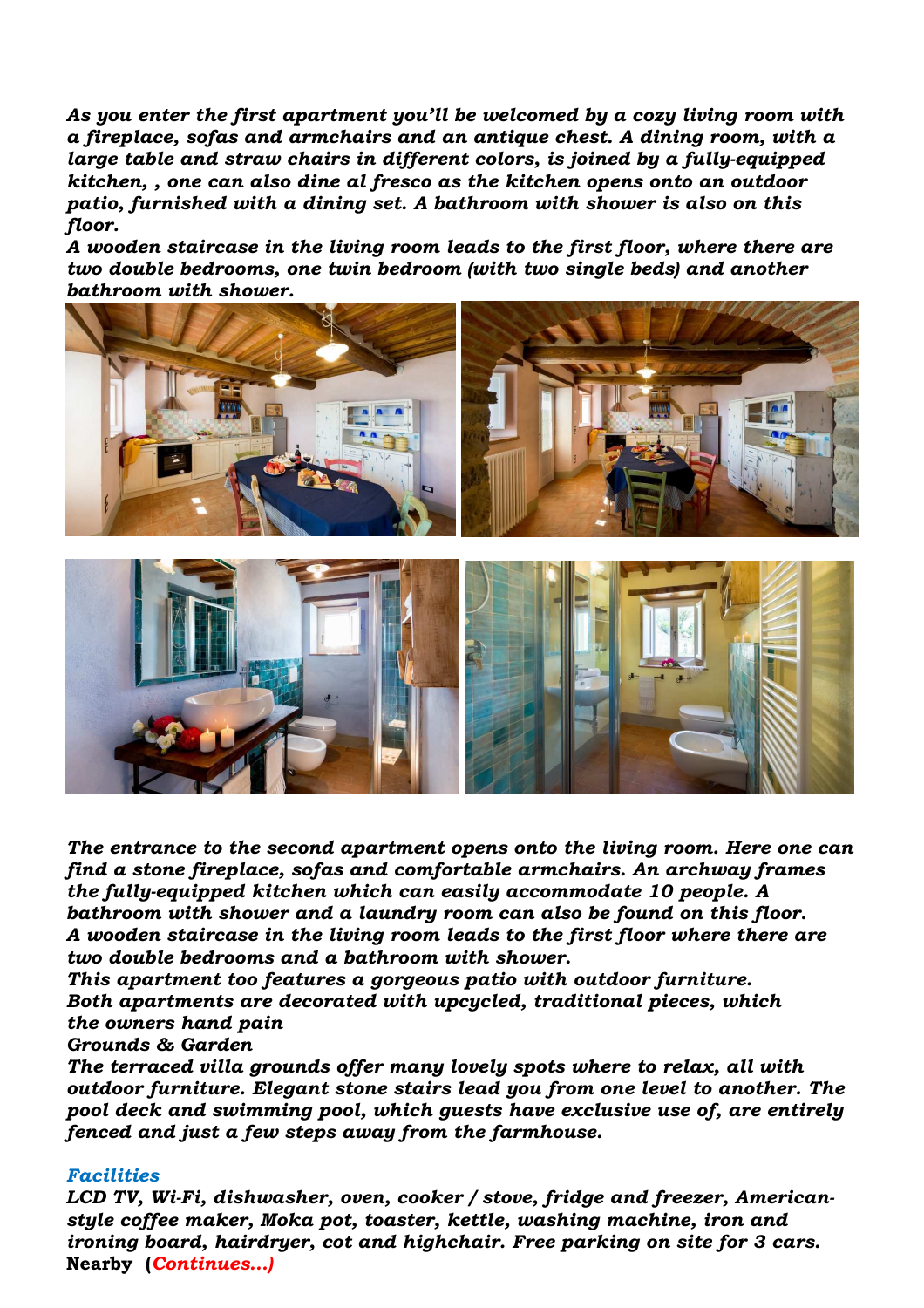



*Cortona is about 1.5 km away. One can either walk there or take the car and park at one of the free parking lots, which are just a short walk away from the old town. Here one can find many restaurants, ice cream shops, handicraft shops, cafes and wine shops.* 

*Camucia is 5 km from the villa. Here there are large supermarkets, gas stations, a train station, as well as restaurants, pizzerias and ice cream parlors* 

*Distances by car: Cortona 2 km, Camucia 5 km* 

*Montepulciano 30 km, Pienza 40 km, Siena 60 km, Castiglion Fiorentino 20 km, Lucignano 25 km, Passignano sul Trasimeno 25 km, Corciano 40 km By train: Rome 2h30, Florence 1h10, Assisi 1h10, Orvieto 40 min, Arezzo 25 min, Perugia 40 min A1 Motorway exit: Valdichiana*

*(Continues…)*